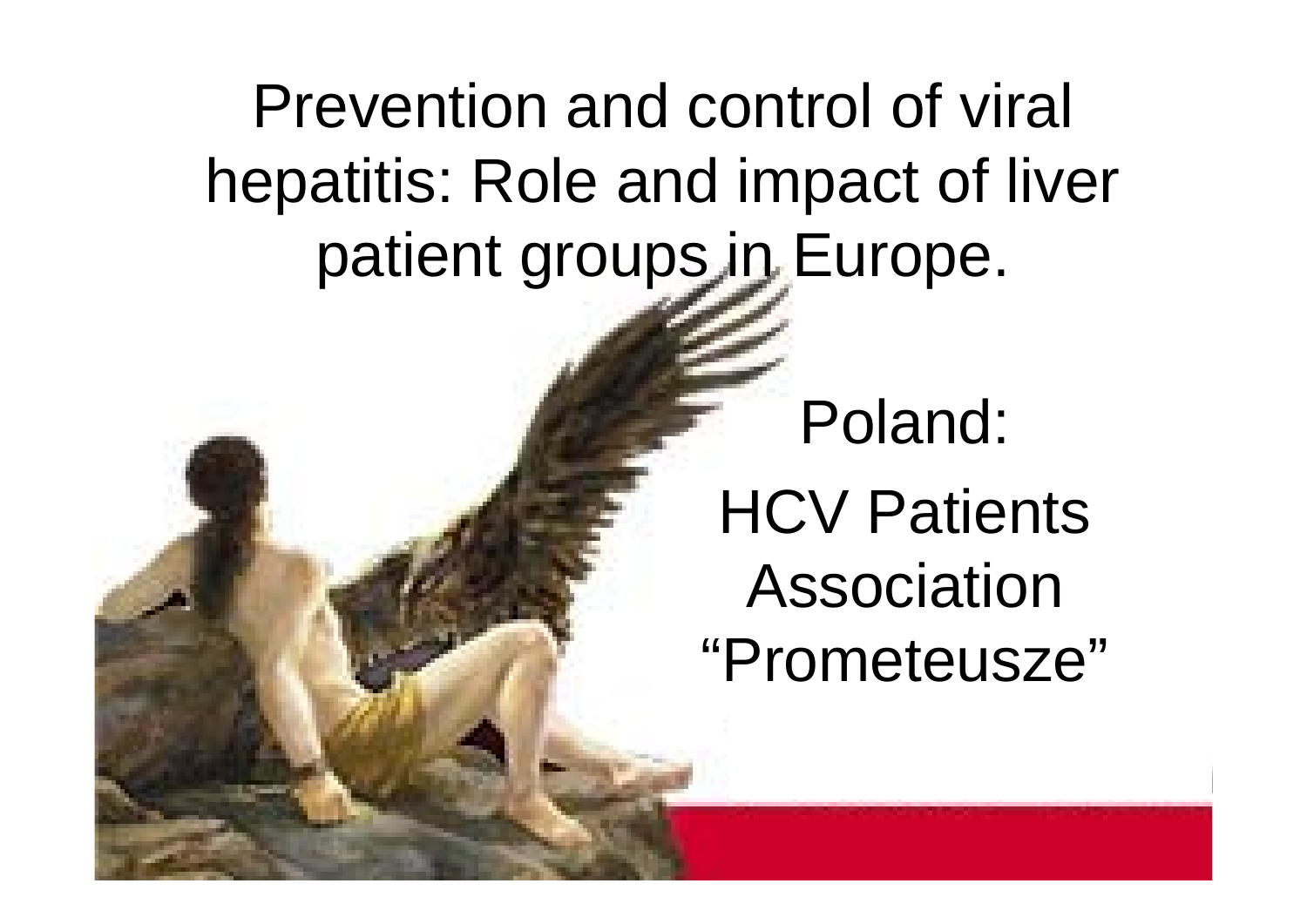## 1) History of the organisation:

- Founded on the initiative of HCV-infected patients in 2002 in Cracow. Currently the head office is in Walbrzych.
- Lack of awareness of the society in the viral hepatitis subject - 97% of infected people are unaware of their infection.
- The access to diagnostics and anti-virus treatment was limited.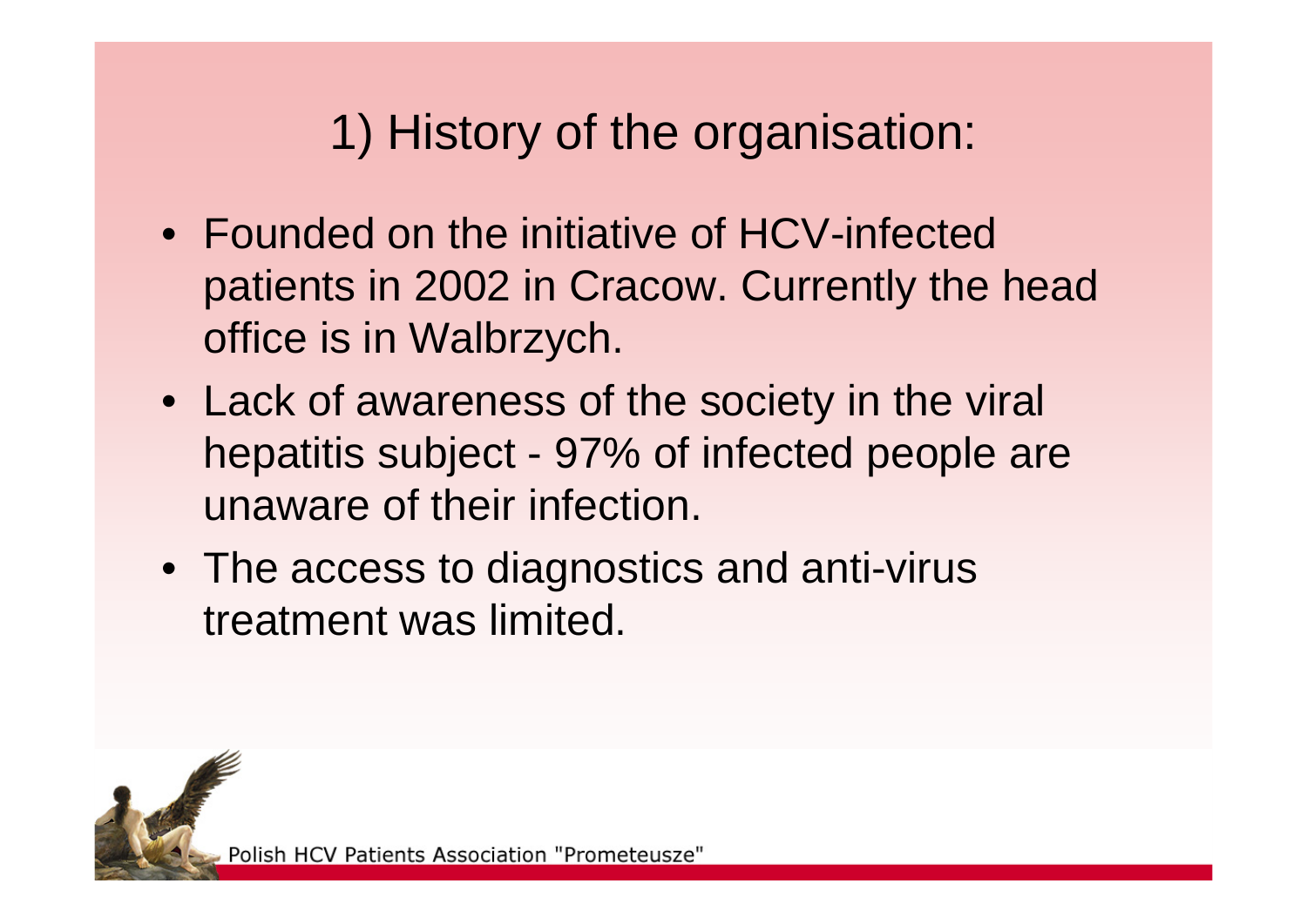# 2) Objectives and role of the organisation

- Reaching the HCV/HBV infected patients who are unaware of their infection.
- Spreading information on viral hepatitis (B ad C).
- Health education and restraining the epidemic of HBV/HCV.
- Direct help for people with B/C viral hepatitis.
- Offering support during the time of infection support groups, psychological help.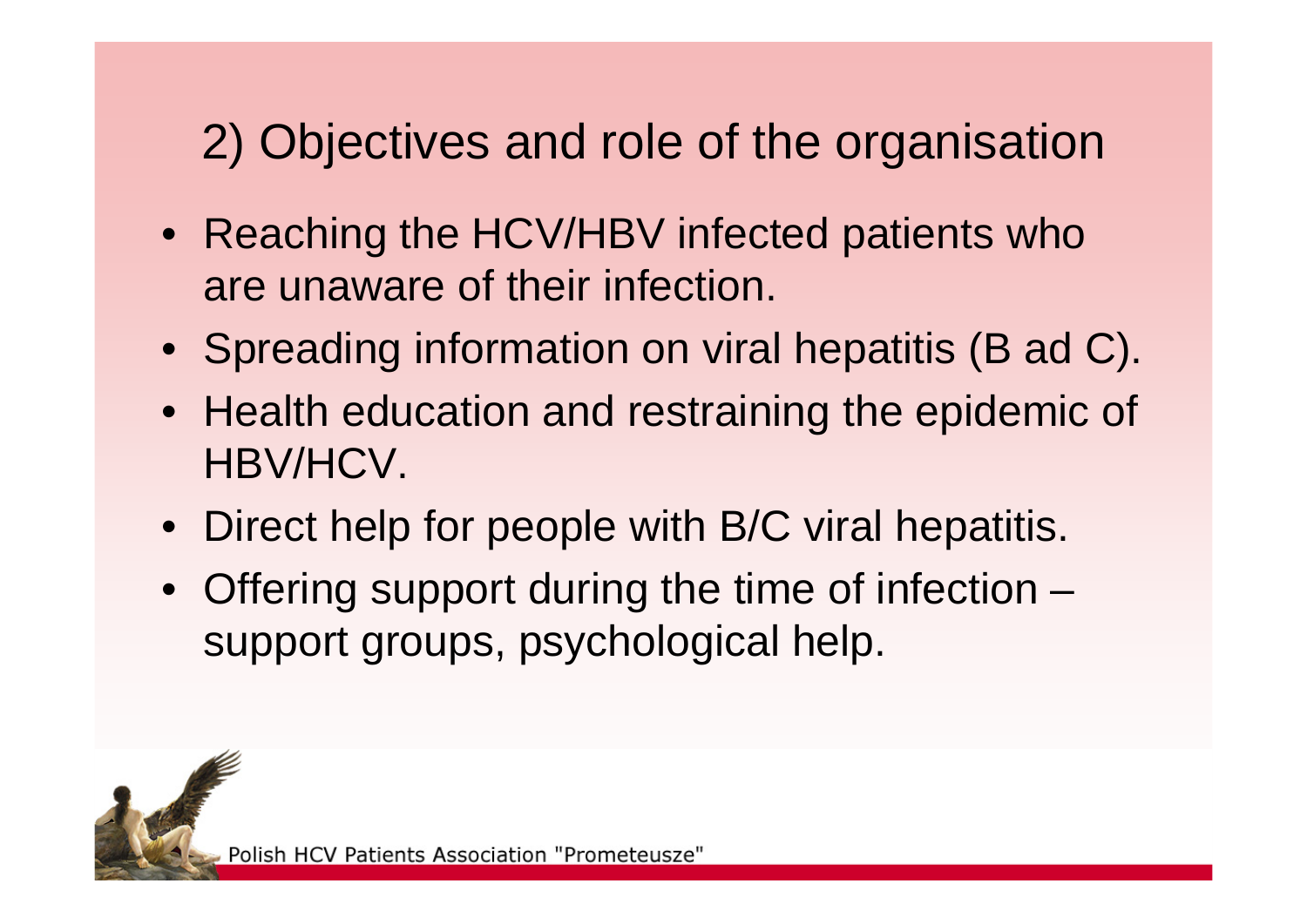# 3) How is it organised?

- 5 regional branches.
- Represented by the Management Board.
- Non-profit organisation, volunteers.
- No business activity.
- Member's knowledge and experience, advised by medicine doctors and workers of epidemiological stations.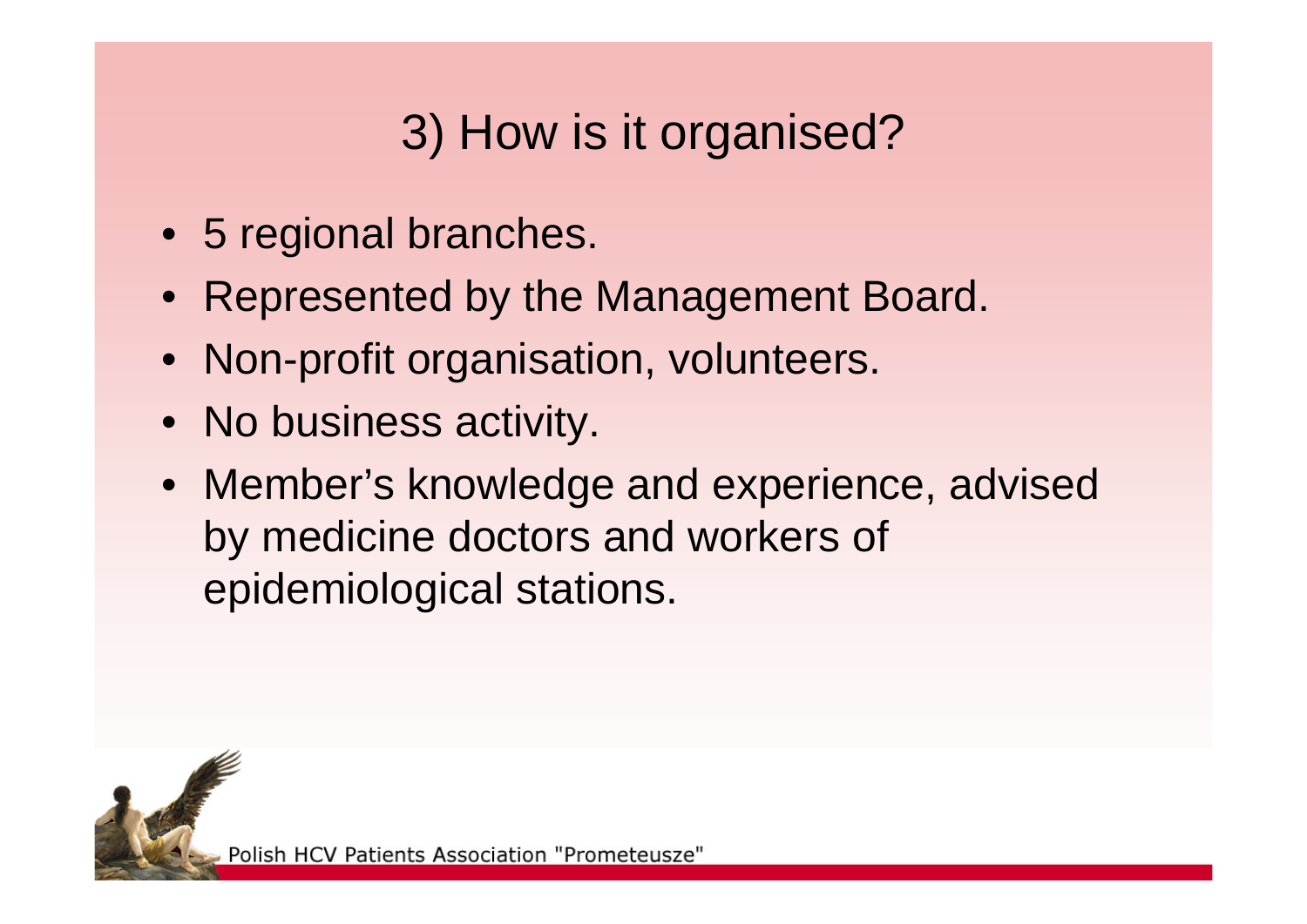# 4) Target audience

- HCV and HBV, autoimmune hepatitis, hemochromatosis, steatorrhoeic hepatosis, etc.
- Ways of reaching organisation: Internet, information boards in hospitals, media.
- Over 2000 members. (HCV 70%, HBV 10%, volunteers [IT specialists, medicine doctors, psychologists, nutritionists] – 20%).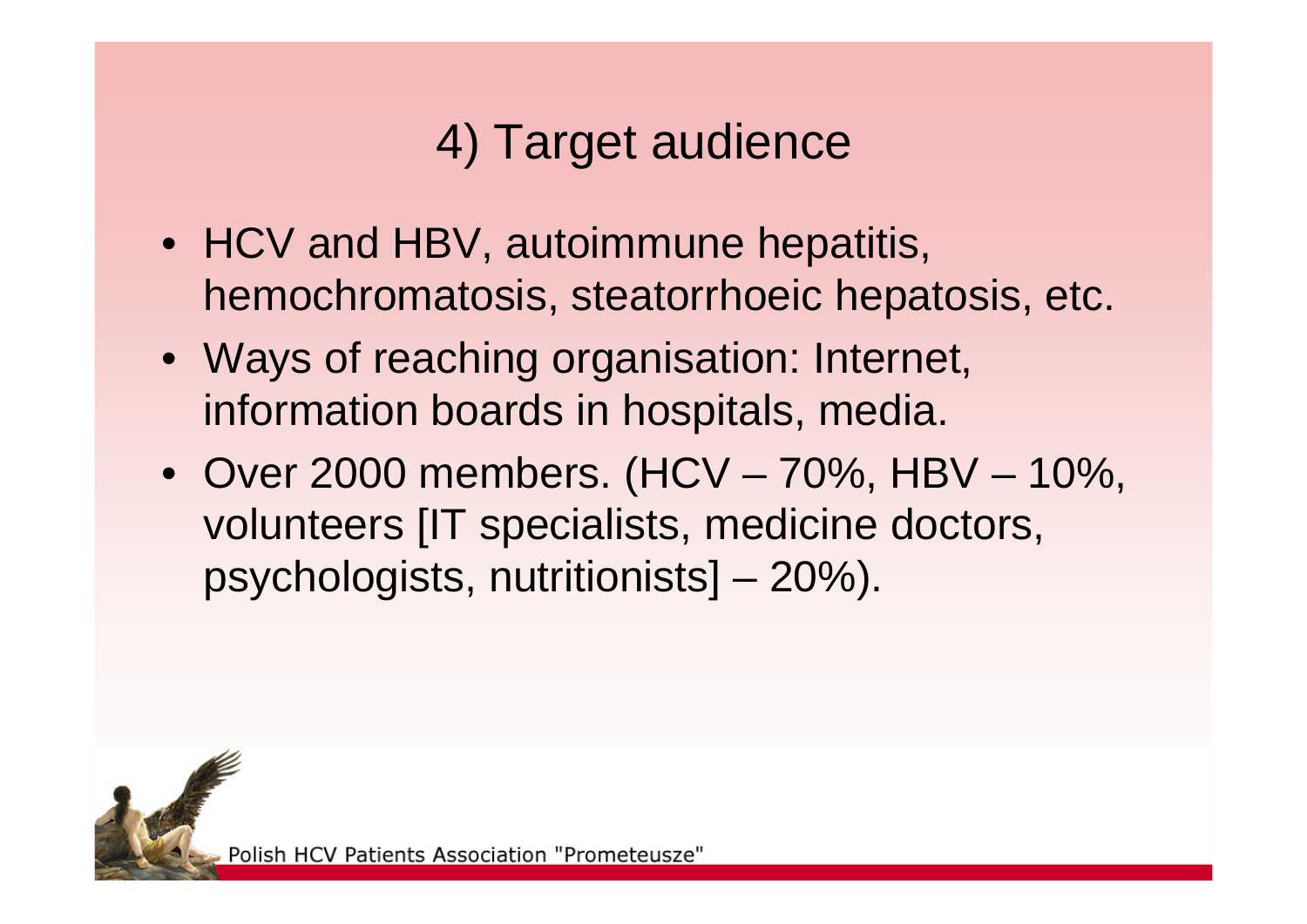# 5) Services and Activities: General

#### Informational:

2 Internet sites; chat; discussion group; meetings; informational leaflets; national and local media; cooperation with other patients' organizations

#### Educational:

national actions and educational campaigns financed by pharmaceutical companies (Roche, Schering-Plough); trainings for employees of medical care institutions; education of young people

In cooperation with Polish HCV Experts Group – group of renowned scientists and doctors specializing in infectious diseases.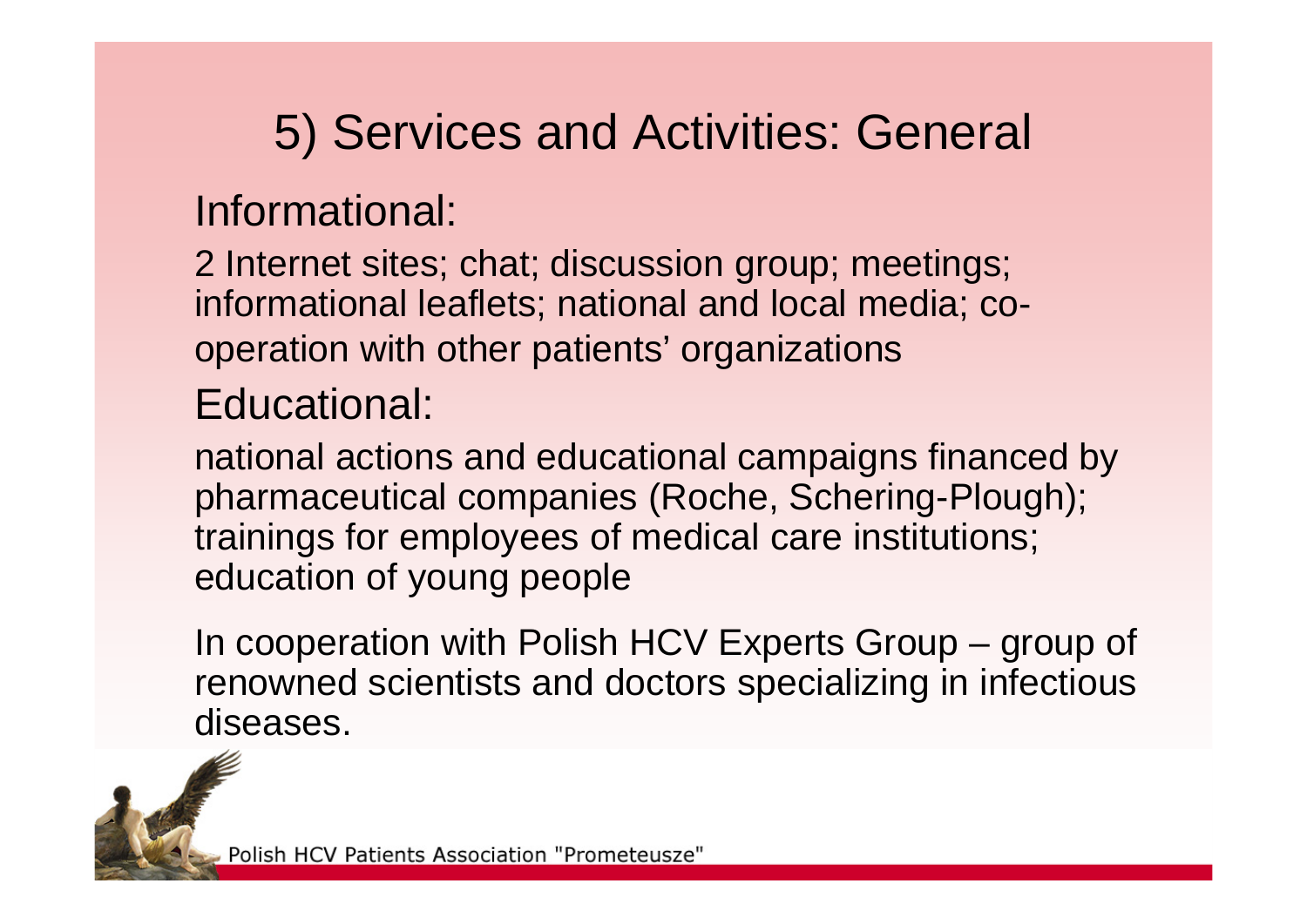### 6) Services and Activities: Prevention

- Developing educational and informational programs.
- Co-operation with epidemiological stations (reporting the encountered irregularities or the cases of breaking the safety rules in the medical care institutions).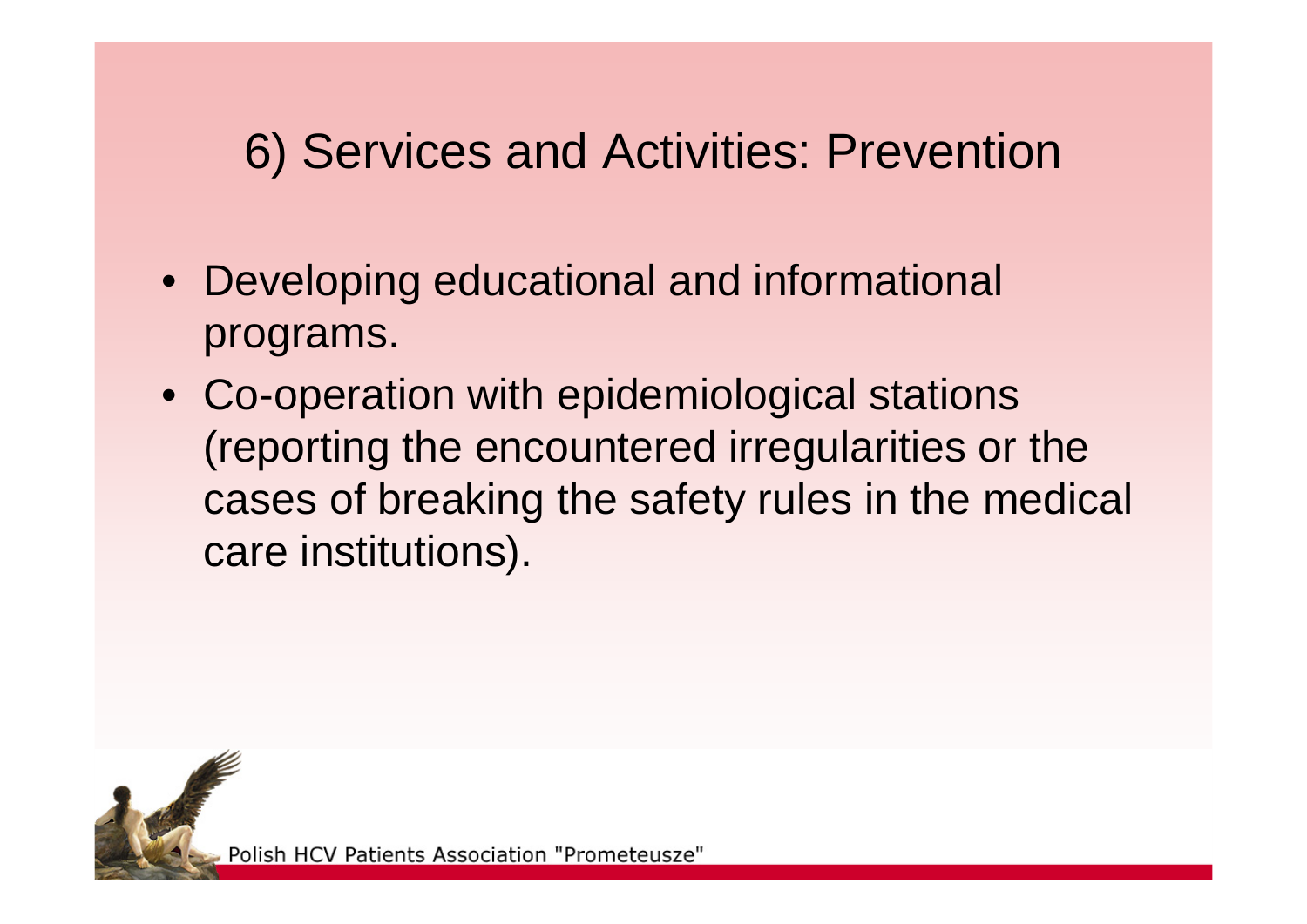# 7) Support and Financing

- 90% donations and grants from pharmaceutical companies (Roche, BMS, Schering-Plough, Novartis and other).
- 10% single membership fees (not obligatory) and donations from private.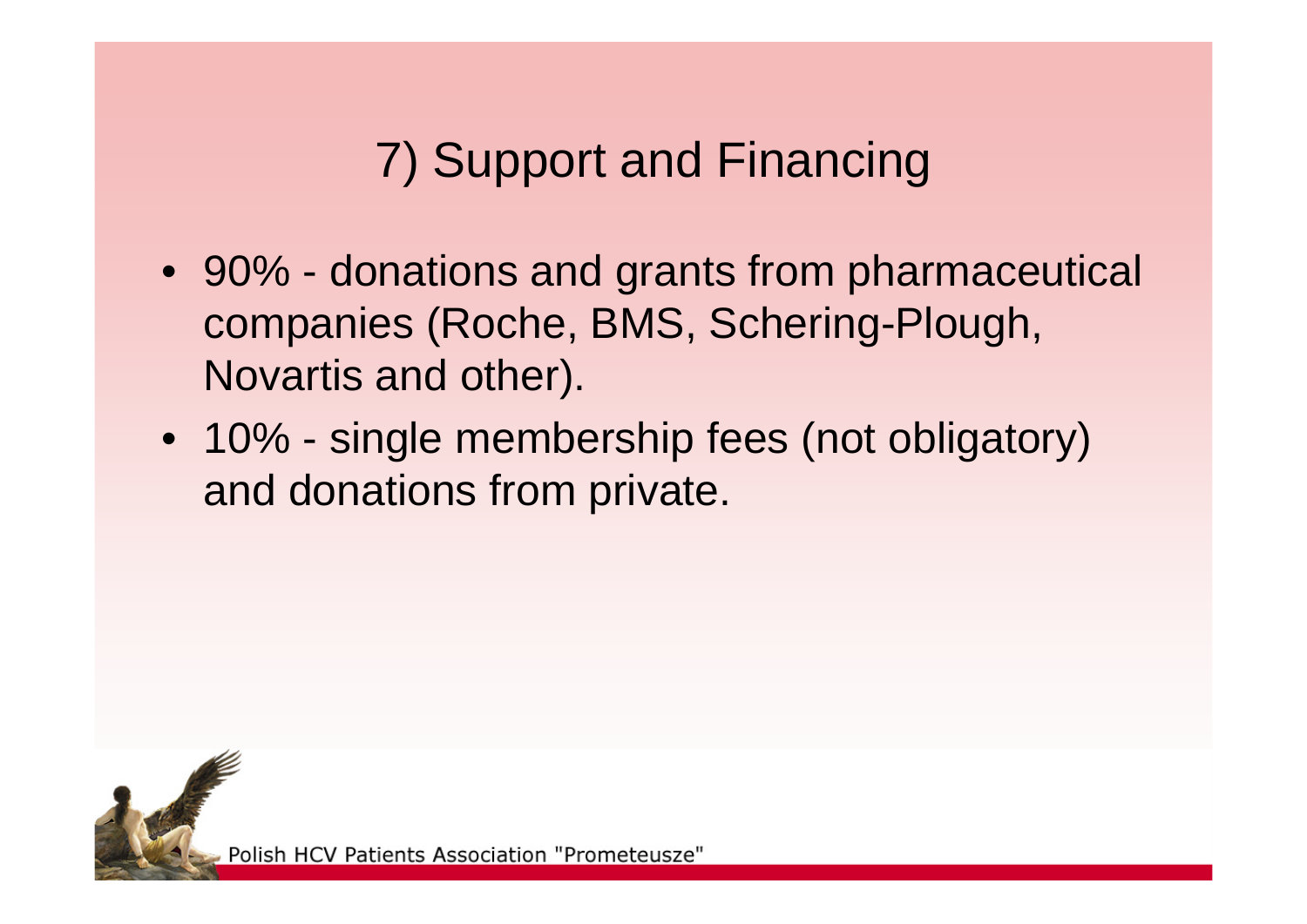#### 8) Other related groups active in your country

- "Life after the Transplantation" partner, dealing on national level with all that concerns transplantology (mainly liver transplantations).
- "Against the Yellow River" operating within 2 provinces.
- "Hepa-Help" in 1 province.
- "WZW-SOS" in 1 province.
- A few small organizations located by infectious disease hospitals in different cities.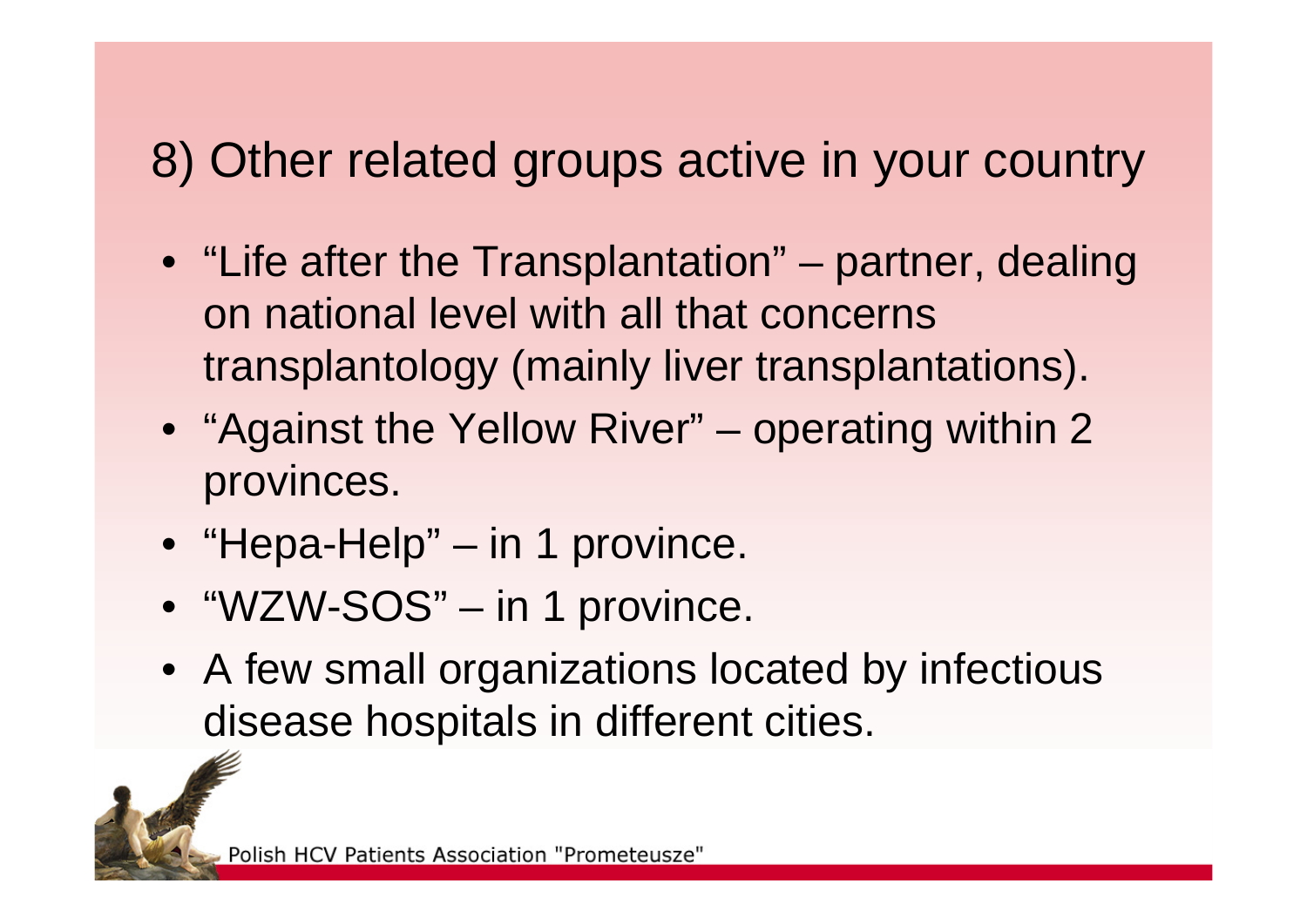### 9A) Strengths

- Operating on national level.
- 2000 members; 20 representatives, volunteers and people willing to help in different actions.
- Big support from the society popularity and respect.
- Support from the representatives of the medical professions.

Support from the Members of Parliament (70\_interventions for the last 6 years) and from the media (TV, press, radio).

Polish HCV Patients Association "Prometeusze"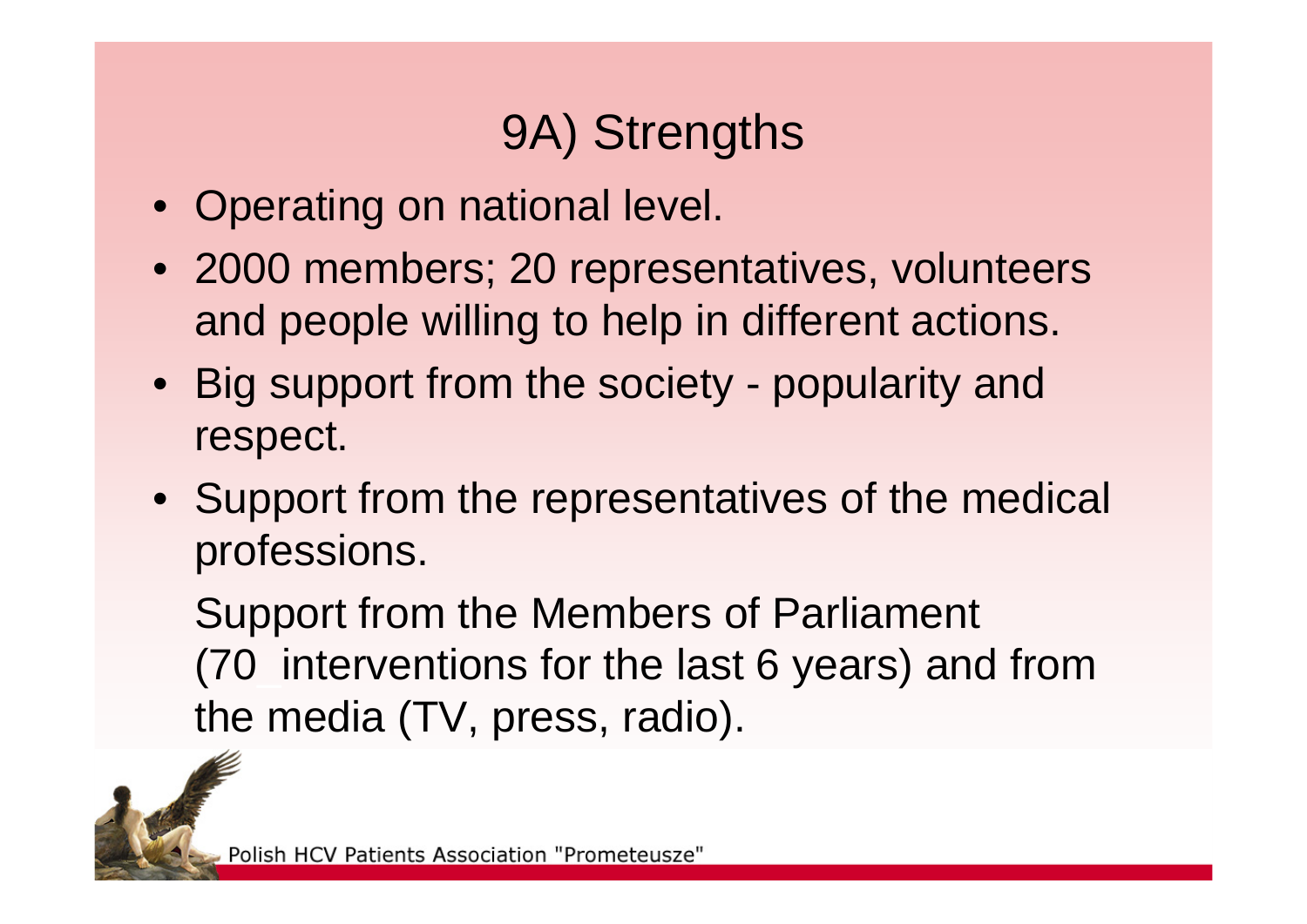### 9B) Strengths toward improved prevention

- Increasing awareness of the ways HCV is transmitted (80% of the cases happens in the medical care institutions!).
- Reporting all the irregularities to adequate supervising institutions.
- Supervising the detected HCV infections (correct statistics) and making attempts to bring into effect "The National Program Against HCV".
- Popularizing the vaccinations against HBV.

Polish HCV Patients Association "Prometeusze"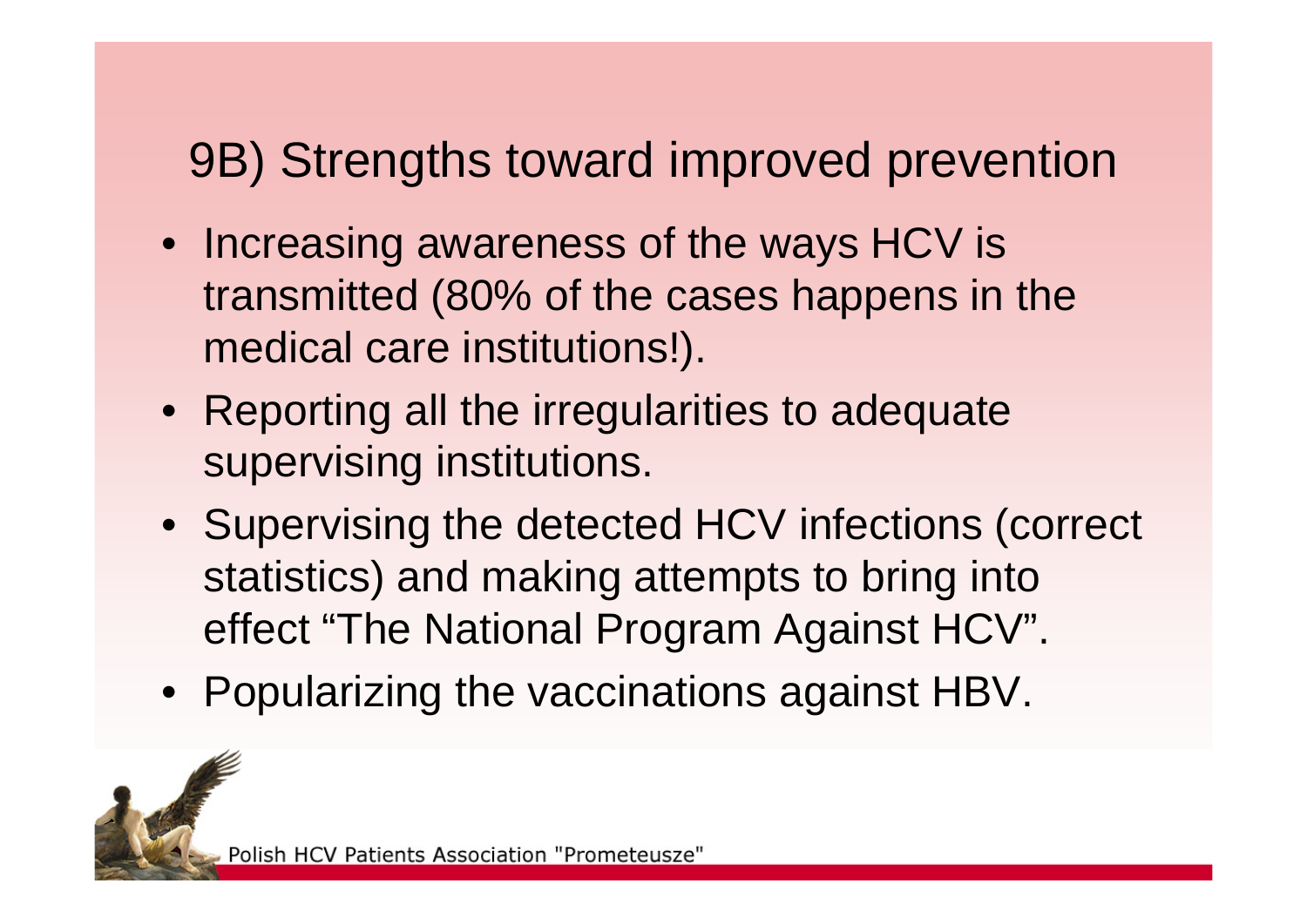# 10A) Challenges

- Low detectability of HCV infections.
- Insufficient knowledge of the society in the subject of viral hepatitis B and C.
- Insufficient interest in the matter represented by the decision-makers.
- No statistics.
- Limitations in financing the diagnostics and treatment.
- No Anti-HCV Program.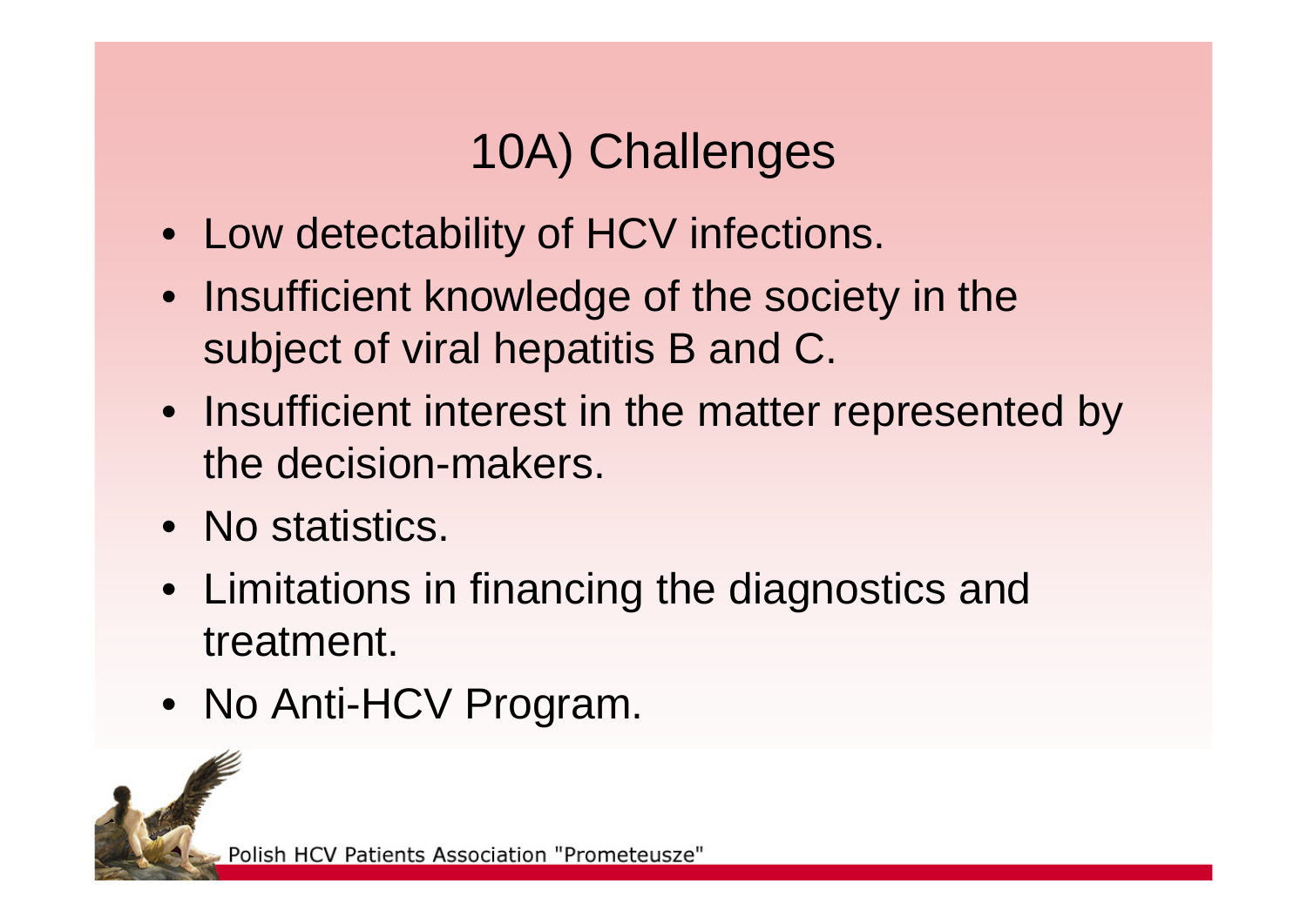10B) Challenges and thresholds toward support of improved prevention

- Limited influence on how the health and safetyat-work rules are respected.
- Low awareness in the subject of HCV within the workers of medical care institutions.
- Low awareness in the subject of HCV in society.